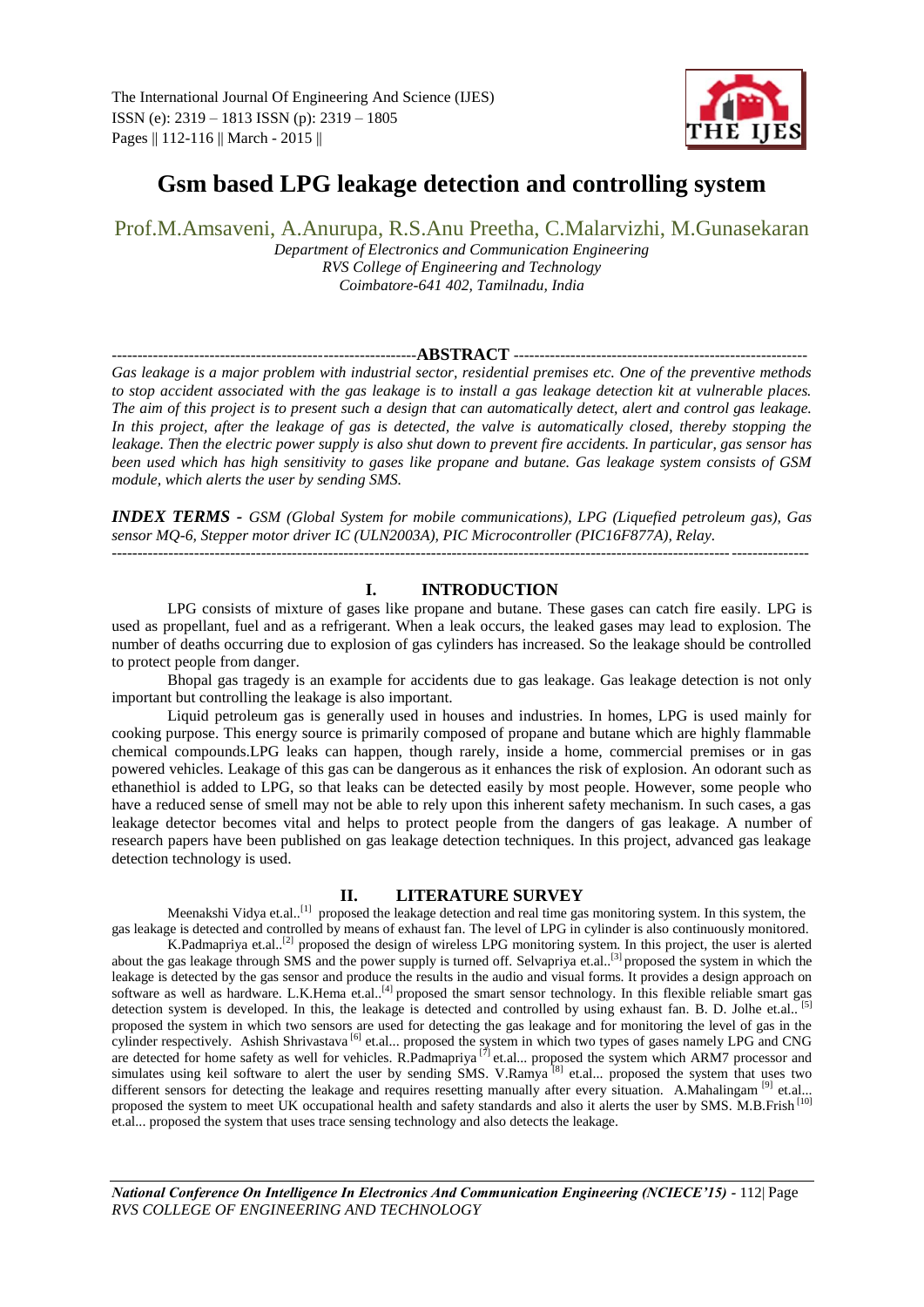### **III. EXISTING METHODOLOGY**

In the existing method, different gas sensing technology is used. The LPG gas leakage is detected by the semiconductor sensor. Nowadays LPG accidents occur very common. The main reason of these accidents is due to the leakage of LPG. This leakage of LPG starts when we forget to close the main regulator valve. This is the basis of these kinds of accidents. Already there are some sorts of remedial measures such as when the leakage is detected; message is sent to the fire station and the owner. The other remedial measure is that when the leakage is detected, exhaust fan is switched on. The first mentioned method has the disadvantage that there is no control action taken, it needs a manual controlling which puts human into direct risk. The second method has the disadvantage that if the wiring of the exhaust fan is not proper then it will cause immediate explosion due to the flow of AC. In all these mentioned method above, there is only detection no control action is taken.

#### **IV. PROPOSED METHODOLOGY**

The proposed system takes an automatic control action after the detection of 0.001% of LPG leakage.This automatic control action provides a mechanical handle for closing the valve. We are increasing the security for human by means of a relay which will shutdown the electric power to the house. Also by using GSM, we are sending an alert message to the users and a buzzer is provided for alerting the neighbours about the leakage.

# **V. BLOCK DIAGRAM**

#### **A.GAS SENSOR:**

Generally, semiconductor sensors are used to detect LPG gas. MQ6 semiconductor sensor is used in this project. Sensitive material of MQ-6 gas sensor is SnO2, which with lower conductivity in clean air. When the target combustible gas exist. The sensor conductivity increases along with the rising gas concentration. MQ-6 gas sensor has high sensitivity to Propane, Butane and LPG, also response to Natural gas. The sensor could be used to detect different combustible gas, especially Methane; it is with low cost and suitable for different application. The MQ-6 can detect gas concentrations anywhere from 200 to 10000 ppm. The sensor's output is an analog resistance.

#### **B.PIC MICROCONTROLLER:**

PIC microcontrollers are popular process developed by microchip technology with built-in RAM, memory, internal bus and peripherals that can be used for many applications. PIC originally stood for "Programmable Intelligent Computer" but is now generally regarded as a "Peripheral Interface Controller".

The PIC microcontroller consists of ADC, inbuilt in it. Thus, the analog output from the gas sensor is converted to digital format. The programmed instructions are fed into the microcontroller. It is connected to relay, GSM module, stepper motor driver, buzzer and exhaust fan. When the gas leakage is detected, the exhaust fan is switched on. Then, the stepper motor connected to the mechanical handle, closes the valve of the cylinder. So, the gas leakage is stopped. The relay is switched to shut down the electric power supply of the home or industry. The buzzer produces an alarm to indicate leakage. Through the GSM, a SMS is send to the user for alerting. The PIC microcontroller performs the controlling operation. It plays a vital role in this gas leakage detection process. The type used is 16F877A. It has totally 40 pins. Its memory size is 16 bits. Since various controlling tasks are employed, this microcontroller is used.

| <b>MCLR</b><br>RAO/ANO<br>RA1/AN1<br>RA2/AN2<br>RA3/AN3<br>RA4/T0CK1<br>RA5/AN4<br>RE0/AN5<br>R E1/A N6<br>$R$ E2/AN7<br>VDD<br>VSS<br>OSC1/CLK1<br>OSC2/CLK0<br>RC0/T1/OSO<br>RC1/T1/OSI<br>RC2/CCP1<br>RC3/SCK<br>RD0/PSP0<br>RD1/PSP1 | з<br>4<br>5<br>6<br>7<br>s<br>9<br>10<br>11<br>12<br>13<br>14<br>15<br>16<br>17<br>18<br>19<br>20 | 16F877A | 40<br>39<br>38<br>37<br>36<br>35<br>34<br>33<br>32<br>31<br>30<br>29<br>28<br>27<br>26<br>25<br>24<br>23<br>22<br>21 | R <sub>B7</sub> /P <sub>GD</sub><br>RB6/PGC<br>RB <sub>5</sub><br>RB4<br>RB3/PGM<br>RB2<br>$R_{B1}$<br>R <sub>B0</sub> /INT<br>VOO.<br>$_{\rm VSS}$<br>RD7/PSP7<br>RD6/PSP6<br>RD5/PSP5<br>RD4/PSP4<br>RC7/RX/DT<br>RC6/TX/CK<br>RC5/SDO<br>RC4/STX/SDA<br>RD3/PSP3<br>RD <sub>2</sub> /PSP <sub>2</sub> |
|------------------------------------------------------------------------------------------------------------------------------------------------------------------------------------------------------------------------------------------|---------------------------------------------------------------------------------------------------|---------|----------------------------------------------------------------------------------------------------------------------|----------------------------------------------------------------------------------------------------------------------------------------------------------------------------------------------------------------------------------------------------------------------------------------------------------|
|                                                                                                                                                                                                                                          |                                                                                                   |         |                                                                                                                      |                                                                                                                                                                                                                                                                                                          |

*National Conference On Intelligence In Electronics And Communication Engineering (NCIECE'15) -* 113| Page *RVS COLLEGE OF ENGINEERING AND TECHNOLOGY*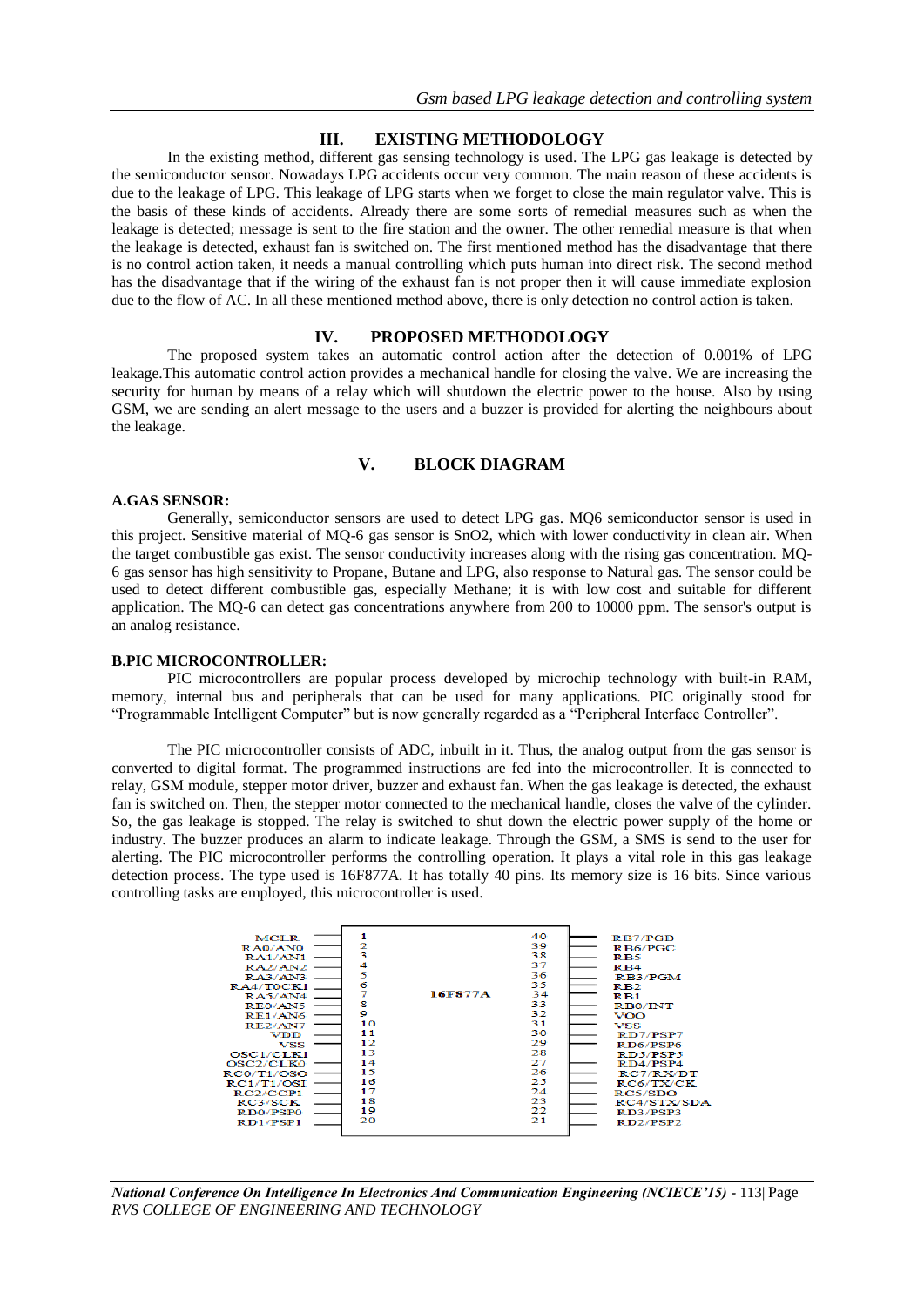### **C.RELAY:**

A relay is an electrically operated switch. Current flowing through the coil of the relay creates a magnetic field which attracts a lever and changes the switch contacts. The coil current can be on or off so relays have two switch positions and they are double throw (change over) switches. Relays allow one circuit to switch a second circuit which can be completely separate from the first. For example a low voltage battery circuit can use a relay to switch a 230V AC mains circuit. There is no electrical connection inside the relay between the two circuits, the link is magnetic and mechanical.

#### **D.BUZZER:**

It most commonly consists of a number of switches or sensors connected to a control unit that determines if and which button was pushed or a preset time has lapsed, and usually illuminates a light on the appropriate button or control panel, and sounds a warning in the form of a continuous or intermittent buzzing or beeping sound.

#### **E.GSM MODULE:**

The term GSM stands for Global System for Mobile. It is mainly used for communication purpose. In this project, the GSM system is used to communicate with the user. When the gas leakage occurs, the microcontroller stops the leakage and alerts the surroundings. Then, the information about the leakage has to be informed to the user. For this purpose, GSM is used. Using GSM, a warning SMS is sent to the user. The type of GSM module used in this project is GSM module SIM300. The method of communication is asynchronous serial communication. The corresponding code has to be loaded into the microcontroller, to which GSM is connected.

#### **F.STEPPER MOTOR:**

The stepper is driven by means of a drive circuit. It can be easily controlled for step by step rotation. It is connected to a mechanical handle, which is attached to the valve of the cylinder. When there is gas leakage, the microcontroller makes the motor to rotate. Therefore, the valve is closed, thus stopping the gas leakage.

# **VI. WORKING**

The leakage of LPG gas is detected by the MQ6 gas sensor. Its analog output is given to the microcontroller. It consists of predefined instruction set. Based on this, the exhaust fan is switched on. So, the concentration of gas inside the room gets decreased. Then, the stepper motor is rotated thus closing the knob of the cylinder. Because of this process, the leakage of gas is stopped. The relay is switched to off the power supply of the house. The buzzer produces an alarm to indicate the gas leakage. Then, the user is alerted by SMS through the GSM module.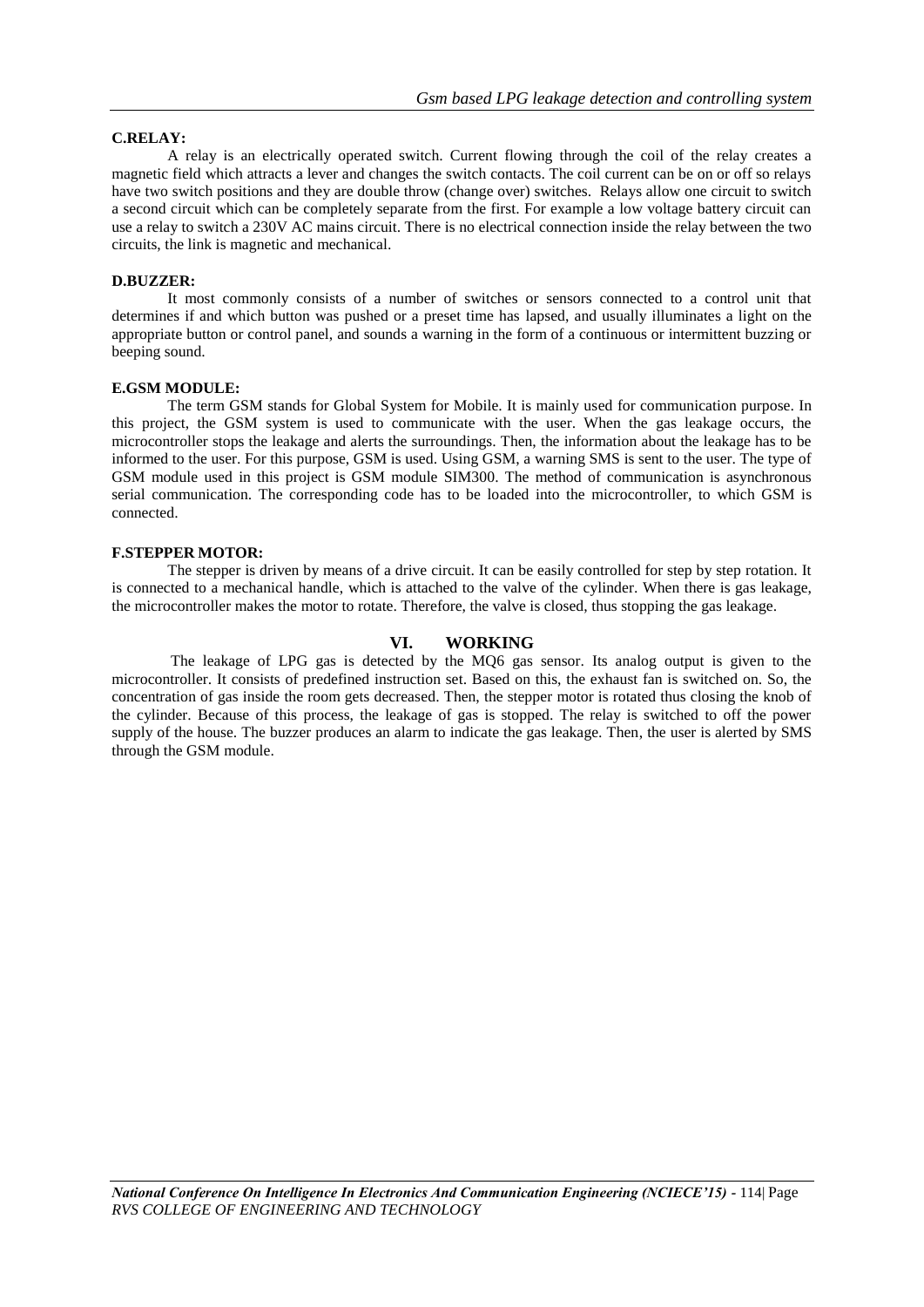



*National Conference On Intelligence In Electronics And Communication Engineering (NCIECE'15) -* 115| Page *RVS COLLEGE OF ENGINEERING AND TECHNOLOGY*